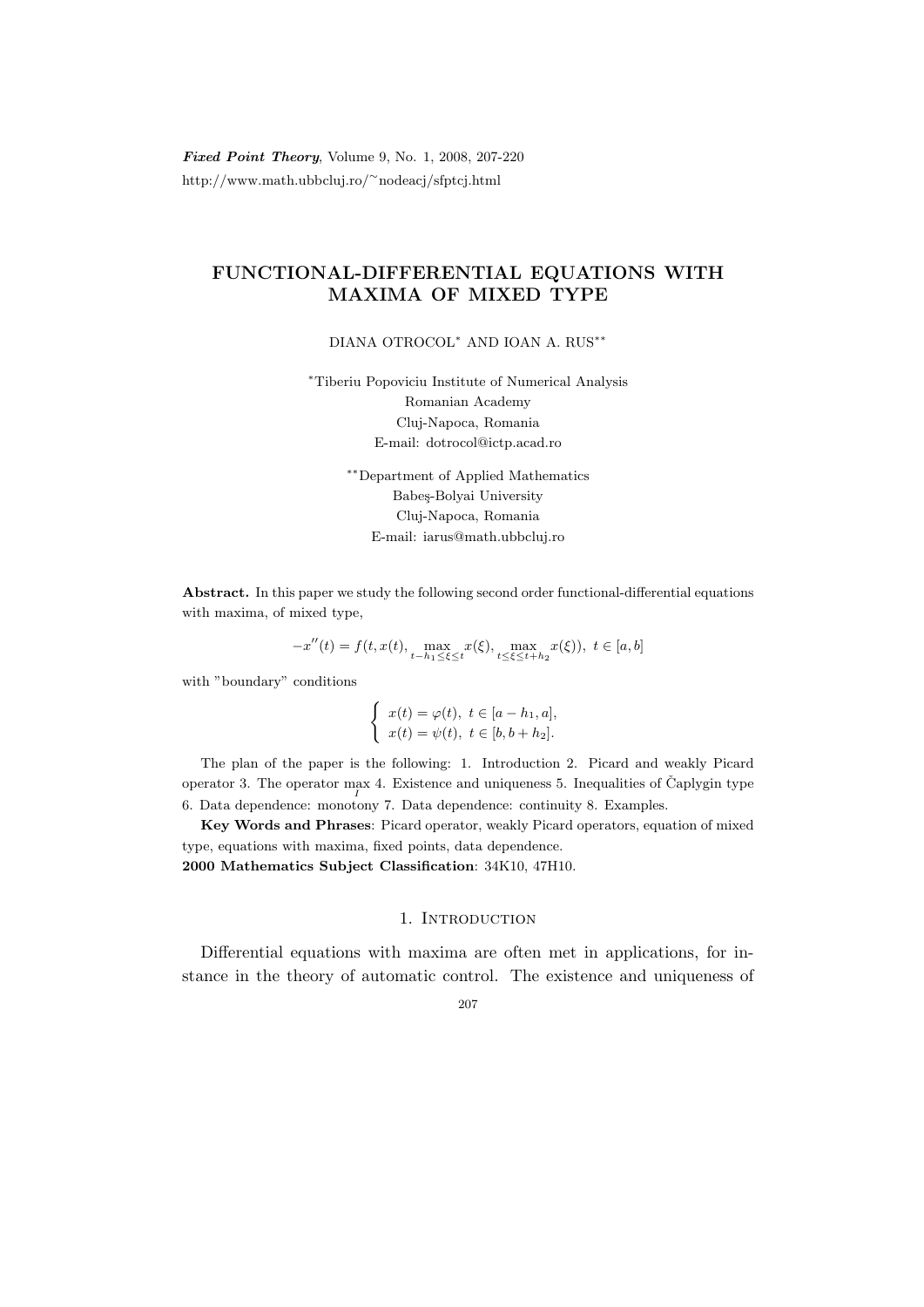solutions of the equation with maxima is considered in [3], [4], [9]. The asymptotic stability of the solution of this equations and other problems concerning equations with maxima are investigated in [2], [3], [6], [15], [16].

The main goal of the presented paper is to study a second order functionaldifferential equations with maxima, of mixed type, using the theory of weakly Picard operators  $([10]-[14])$ .

We consider the following functional-differential equation

$$
-x''(t) = f(t, x(t), \max_{t-h_1 \le \xi \le t} x(\xi), \max_{t \le \xi \le t+h_2} x(\xi)), \ t \in [a, b]
$$
 (1.1)

with the "boundary" conditions

$$
\begin{cases}\nx(t) = \varphi(t), \ t \in [a - h_1, a], \\
x(t) = \psi(t), \ t \in [b, b + h_2].\n\end{cases}
$$
\n(1.2)

We suppose that:

- (C<sub>1</sub>)  $h_1, h_2, a$  and  $b \in \mathbb{R}, a < b, h_1 > 0, h_2 > 0;$  $(C_2)$   $f \in C([a, b] \times \mathbb{R}^3);$
- $(C_3)$  there exists  $L_f > 0$  such that

$$
|f(t, u_1, u_2, u_3) - f(t, v_1, v_2, v_3)| \le L_f \max_{i=1,2,3} |u_i - v_i|,
$$

for all  $t \in [a, b]$  and  $u_i, v_i \in \mathbb{R}, i = 1, 2, 3;$  $(C_4) \varphi \in C[a-h_1, a]$  and  $\psi \in C[b, b+h_2]$ .

Let  $G$  be the Green function of the following problem

$$
-x'' = \chi, \ x(a) = 0, \ x(b) = 0, \ \chi \in C[a, b].
$$

The problem (1.1)-(1.2),  $x \in C[a-h_1, b+h_2] \cap C^2[a,b]$  is equivalent with the following fixed point equation

$$
x(t) = \begin{cases} \n\varphi(t), \ t \in [a - h_1, a], \\ \n w(\varphi, \psi)(t) + \\ \n+ \int_a^b G(t, s) f(s, x(s), \max_{s - h_1 \le \xi \le s} x(\xi), \max_{s \le \xi \le s + h_2} x(\xi)) ds, \ t \in [a, b], \\ \n \psi(t), \ t \in [b, b + h_2], \n\end{cases}
$$
\n(1.3)

 $x \in C[a-h_1, b+h_2]$ , where

$$
w(\varphi,\psi)(t):=\frac{t-a}{b-a}\psi(b)+\frac{b-t}{b-a}\varphi(a).
$$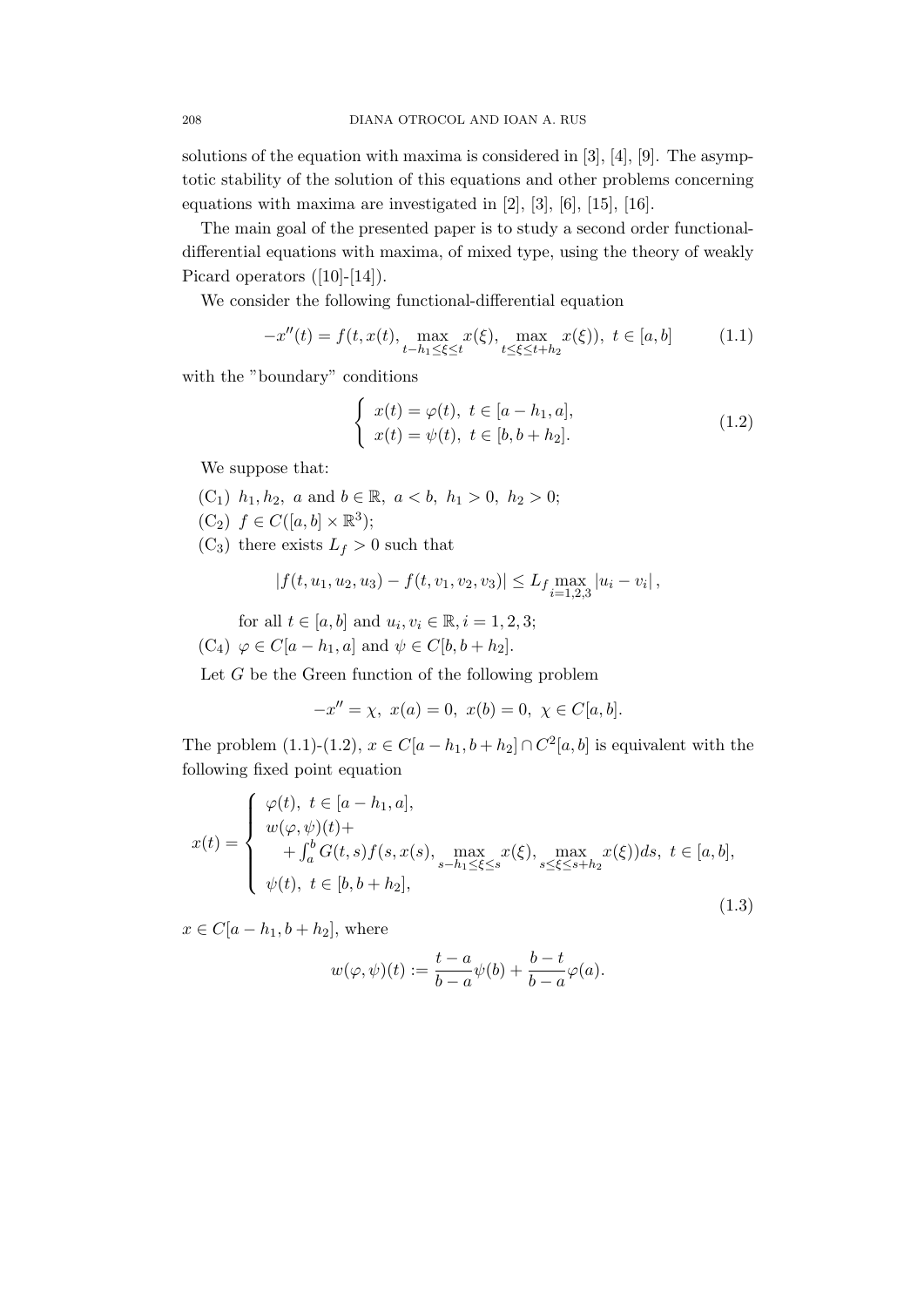The equation (1.1) is equivalent with

$$
x(t) = \begin{cases} x(t), \ t \in [a-h_1, a], \\ w(x|_{[a-h_1, a]}, x|_{[b, b+h_2]}) (t) + \\ + \int_a^b G(t, s) f(s, x(s), \max_{s-h_1 \le \xi \le s} x(\xi), \max_{s \le \xi \le s+h_2} x(\xi) ) ds, \ t \in [a, b], \\ x(t), \ t \in [b, b+h_2], \end{cases}
$$
(1.4)

 $x \in C[a - h_1, b + h_2].$ 

In what follow we consider the operators:

$$
B_f, E_f : C[a - h_1, b + h_2] \to C[a - h_1, b + h_2]
$$

defined by

$$
B_f(x)(t) :=
$$
second part of (1.3)

and

$$
E_f(x)(t) :=
$$
second part of (1.4).

Let  $X := C[a-h_1, b+h_2]$  and  $X_{\varphi,\psi} := \{x \in X | |x|_{[a-h_1,a]} = \varphi, |x|_{[b,b+h_2]} = \psi\}.$ It is clear that

$$
X = \bigcup_{\begin{array}{l} \varphi \in C[a - h_1, a] \\ \psi \in C[b, b + h_2] \end{array}} X_{\varphi, \psi}
$$

is a partition of X.

We have

**Lemma 1.1.** We suppose that the conditions  $(C_1)$ ,  $(C_2)$  and  $(C_4)$  are satisfied. Then

(a) 
$$
B_f(X) \subset X_{\varphi,\psi}
$$
 and  $B_f(X_{\varphi,\psi}) \subset X_{\varphi,\psi}$ ;  
(b)  $B_f|_{X_{\varphi,\psi}} = E_f|_{X_{\varphi,\psi}}$ .

In this paper we shall prove that, if  $L_f$  is small enough, then the operator  $E_f$  is weakly Picard operator and we shall study the equation (1.1) in the terms of this operator.

## 2. Picard and Weakly Picard operators

Let  $(X, d)$  be a metric space and  $A: X \to X$  an operator. We shall use the following notations:

 $F_A := \{x \in X \mid A(x) = x\}$  - the fixed point set of A;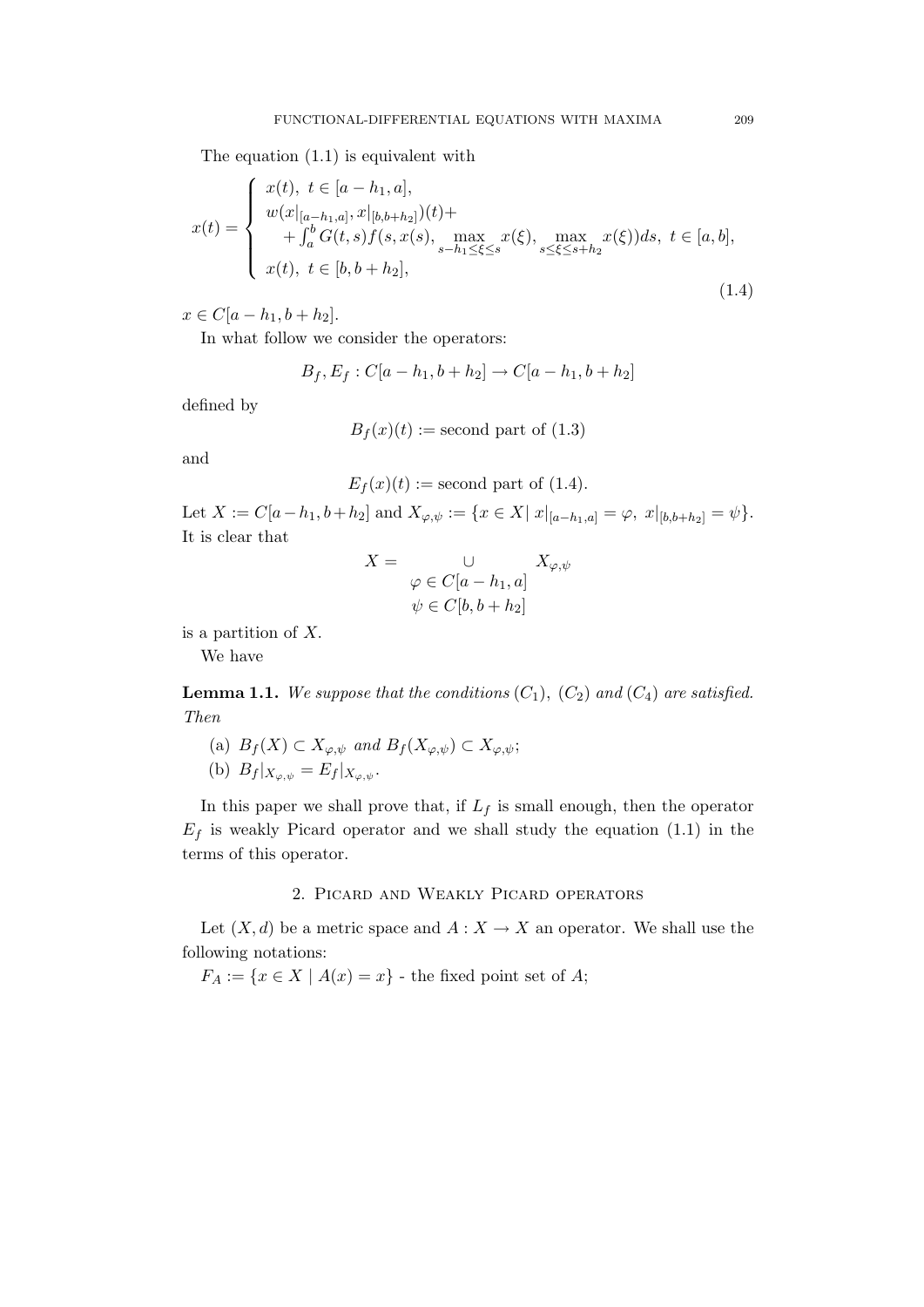$I(A) := \{ Y \subset X \mid A(Y) \subset Y, Y \neq \emptyset \}$  - the family of the nonempty invariant subset of A;

 $A^{n+1} := A \circ A^n$ ,  $A^0 = 1_X$ ,  $A^1 = A$ ,  $n \in \mathbb{N}$ ;

**Definition 2.1.** ([10], [13]) Let  $(X, d)$  be a metric space. An operator A :  $X \to X$  is a Picard operator (PO) if there exists  $x^* \in X$  such that:

- (i)  $F_A = \{x^*\};$
- (ii) the sequence  $(A^n(x_0))_{n\in\mathbb{N}}$  converges to  $x^*$  for all  $x_0 \in X$ .

**Definition 2.2.** ([10], [13]) Let  $(X, d)$  be a metric space. An operator  $A: X \rightarrow$ X is a weakly Picard operator (WPO) if the sequence  $(A<sup>n</sup>(x))<sub>n\in\mathbb{N}</sub>$  converges for all  $x \in X$ , and its limit (which may depend on x) is a fixed point of A.

**Definition 2.3.** ([10], [13]) If A is weakly Picard operator then we consider the operator  $A^{\infty}$  defined by

$$
A^{\infty}: X \to X, \ A^{\infty}(x) := \lim_{n \to \infty} A^n(x).
$$

**Remark 2.4.** It is clear that  $A^{\infty}(X) = F_A = \{x \in X \mid A(x) = x\}.$ 

**Definition 2.5.** ([10], [13]) Let A be a weakly Picard operator and  $c > 0$ . The operator A is c-weakly Picard operator if

$$
d(x, A^{\infty}(x)) \leq c d(x, A(x)), \ \forall x \in X.
$$

**Theorem 2.6.** ([10], [13]) Let  $(X,d)$  be a metric space and  $A: X \to X$  and operator. The operator A is weakly Picard operator if and only if there exists a partition of  $X$ ,

$$
X=\underset{\lambda\in\Lambda}{\cup}X_{\lambda}
$$

where  $\Lambda$  is the indices set of partition, such that:

- (a)  $X_{\lambda} \in I(A), \lambda \in \Lambda$ ;
- (b)  $A|_{X_{\lambda}} : X_{\lambda} \to X_{\lambda}$  is a Picard operator for all  $\lambda \in \Lambda$ .

**Example 2.7.** ([10], [13]) Let  $(X, d)$  be a complete metric space and  $A: X \rightarrow$ X an  $\alpha$ -contraction. Then A is  $\frac{1}{1-\alpha}$ -PO.

**Example 2.8.** Let  $(X, d)$  be a complete metric space and  $A: X \to X$  continuous and  $\alpha$ -graphic contraction. Then A is  $\frac{1}{1-\alpha}$ -WPO.

For more details on WPOs theory see [10], [12], [13].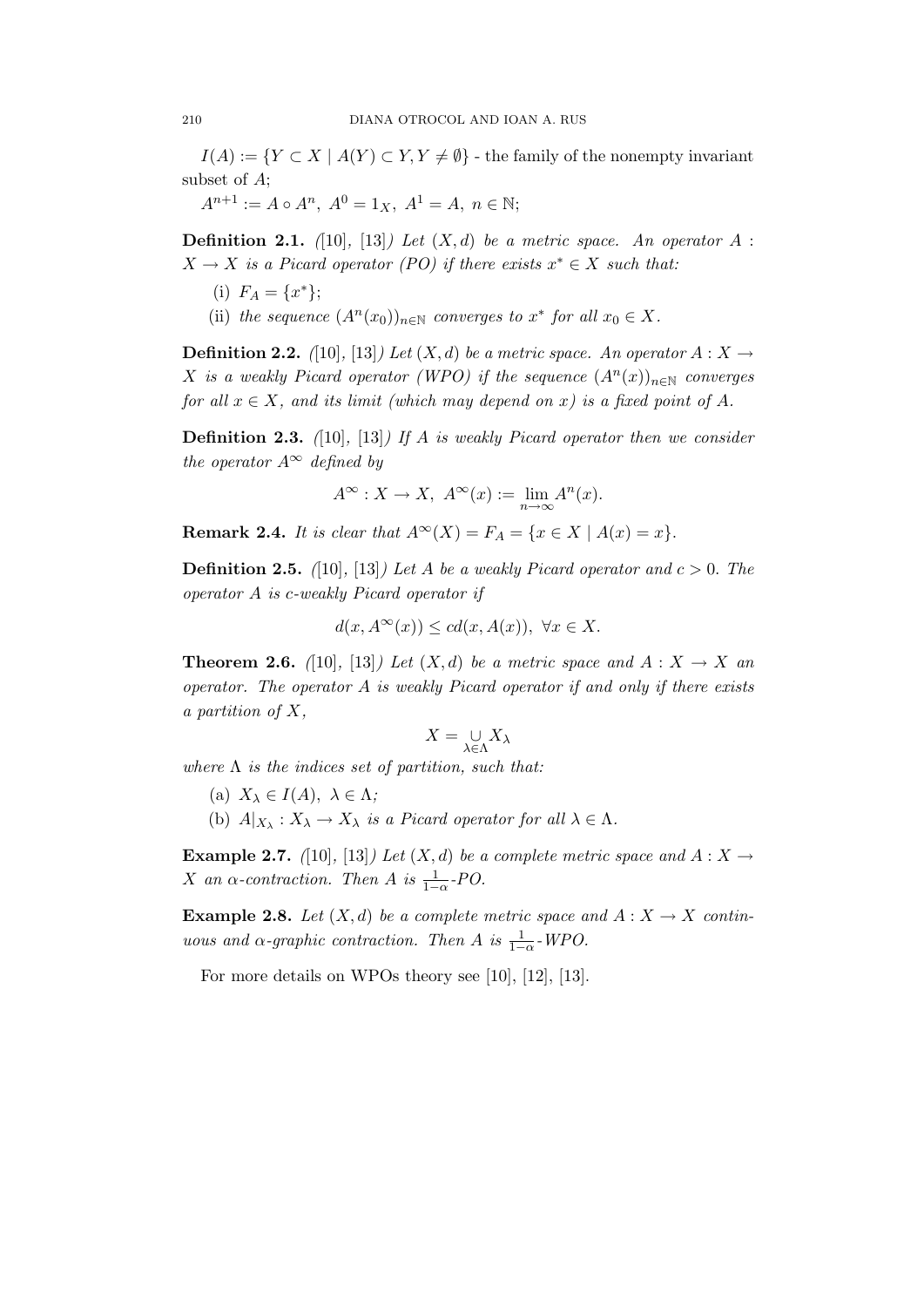# 3. THE OPERATOR  $\max_{I}$

Let  $I : \mathbb{R} \to P_{cp, cv}(\mathbb{R}) := \{ Y \subset \mathbb{R} \mid Y \text{ compact and convex} \}$  be a multivalued operator. We suppose that  $I(t) = [\alpha(t), \beta(t)]$  where  $\alpha \leq \beta$  and  $\alpha, \beta \in C(\mathbb{R})$ .

For  $x \in C(\mathbb{R})$  we consider the function  $\max_{I}$  defined by  $(\max_{I} x)(t) :=$  $\max_{f \in I(t)} x(\xi)$ . We remark that  $\max_{I} x \in C(\mathbb{R})$ . So, we have the operator ξ∈ $I(t)$ 

$$
\max_{I}: C(\mathbb{R}) \to C(\mathbb{R}).
$$

Some properties of the operator  $\max_{I}$  are given by

Lemma 3.1. We have

- (i)  $x \leq y \Rightarrow \max_{I} x \leq \max_{I} y$ , *i.e.* the operator  $\max_{I} i s$  increasing;
- $\begin{array}{|c|c|}\n\hline\n\vdots\n\end{array}$  $\max_{\xi \in I(t)} x(\xi) - \max_{\xi \in I(t)} y(\xi)$  $\leq \max_{\xi \in I(t)} |x(\xi) - y(\xi)|$ , for all  $t \in \mathbb{R}$ ,  $x, y \in$  $C(\mathbb{R});$

(iii) 
$$
\max_{t \in K} \left| \max_{\xi \in I(t)} x(\xi) - \max_{\xi \in I(t)} y(\xi) \right| \leq \max_{\xi \in \bigcup_{t \in K} I(t)} |x(\xi) - y(\xi)|, \text{ for all } t \in \mathbb{R}, x, y \in C(\mathbb{R}).
$$

Proof.

(ii) Let  $\xi \in I(t)$ . We have

$$
x(\xi) \le x(\xi) - y(\xi) + y(\xi) \le y(\xi) + |x(\xi) - y(\xi)|.
$$

Then

$$
\max_{\xi \in I(t)} x(\xi) \le \max_{\xi \in I(t)} y(\xi) + \max_{\xi \in I(t)} |x(\xi) - y(\xi)|
$$

and

$$
\left|\max_{\xi \in I(t)} x(\xi) - \max_{\xi \in I(t)} y(\xi)\right| \le \max_{\xi \in I(t)} |x(\xi) - y(\xi)|
$$
, for all  $t \in \mathbb{R}, x, y \in C(\mathbb{R})$ .  
(iii) Follows from (ii).

4. Existence and uniqueness

Our first result is the following

Theorem 4.1. We suppose that:

(a) the conditions  $(C_1)$ - $(C_4)$  are satisfied;

 $\Box$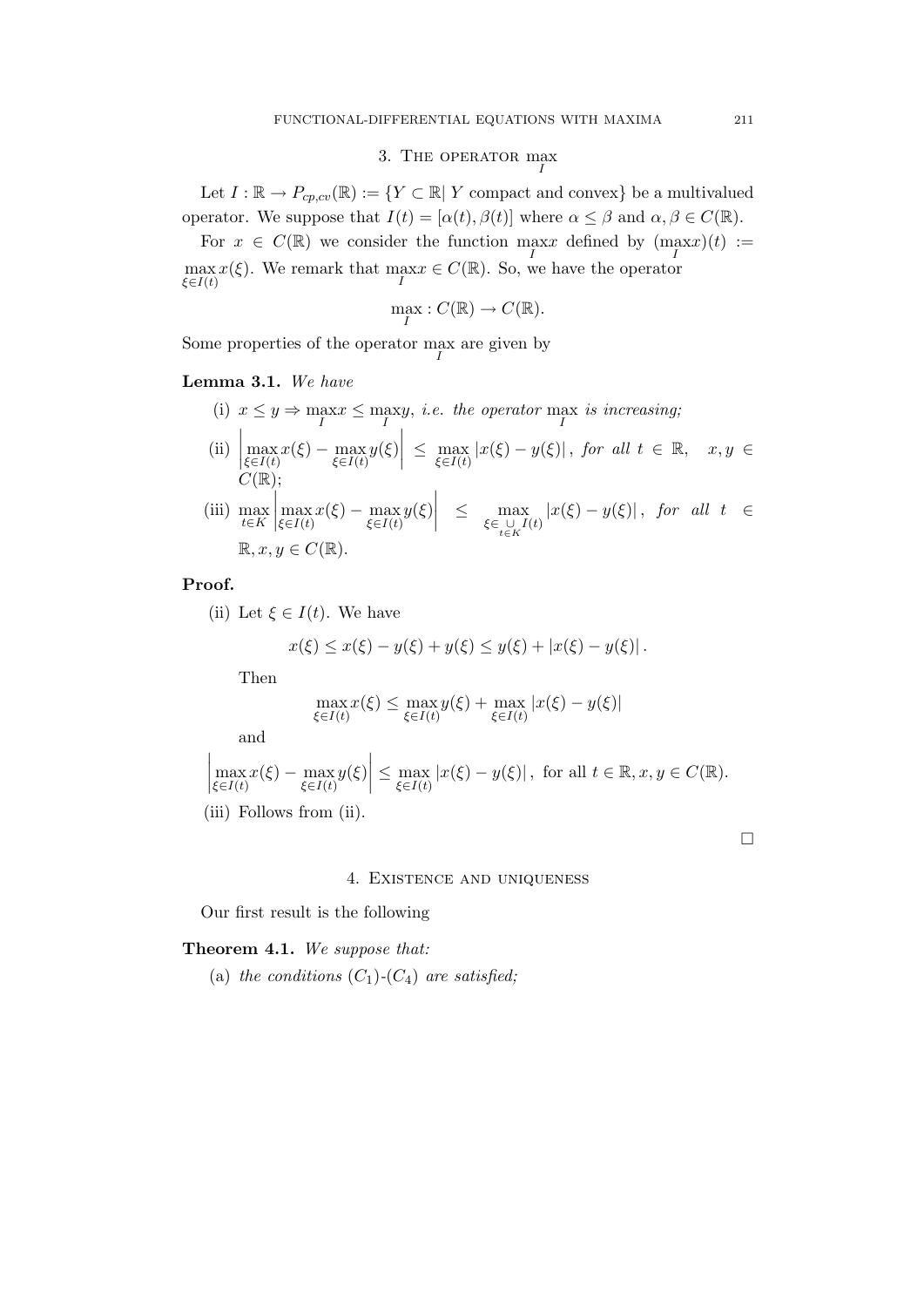$(C_5) \frac{L_f}{8}$  $\frac{df}{8}(b-a)^2 < 1.$ 

Then the problem  $(1.1)-(1.2)$  has a unique solution which is the uniform limit of the successive approximations.

**Proof.** Consider the Banach space  $(C[a - h_1, b + h_2], \|\cdot\|)$  where  $\|\cdot\|$  is the Chebyshev norm,  $\|\cdot\| := \max_{a-h_1 \le t \le b+h_2} |x(t)|$ .

The problem  $(1.1)-(1.2)$  is equivalent with the fixed point equation

$$
B_f(x) = x, \ x \in C[a - h_1, b + h_2].
$$

From the condition  $(C_3)$  we have, for  $t \in [a, b]$ 

$$
|B_f(x)(t) - B_f(y)(t)| \le
$$
  
\n
$$
\leq L_f \int_a^b G(t, s) \max \left\{ |x(s) - y(s)|, \left| \max_{a - h_1 \leq \xi \leq a} x(\xi) - \max_{a - h_1 \leq \xi \leq a} y(\xi) \right| \right\}
$$
  
\n
$$
\left| \max_{b \leq \xi \leq b + h_2} x(\xi) - \max_{b \leq \xi \leq b + h_2} y(\xi) \right| \right\} ds \le
$$
  
\n
$$
\leq L_f \int_a^b G(t, s) \max_{a - h_1 \leq \xi \leq b + h_2} |x(s) - y(s)| ds \le
$$
  
\n
$$
\leq \frac{L_f}{8} (b - a)^2 ||x - y||.
$$

This implies that  $B_f$  is an  $\alpha$ -contraction, with  $\alpha = \frac{L_f}{8}$  $\frac{C_f}{8}(b-a)^2$ . The proof follows from the contraction principle.  $\Box$ 

**Remark 4.2.** From the proof of Theorem 4.1, it follows that the operator  $B_f$ is PO. Since

$$
B_f|_{X_{\varphi,\psi}} = E_f|_{X_{\varphi,\psi}}
$$

and

$$
X := C[a - h_1, b + h_2] = \bigcup_{\varphi, \psi} X_{\varphi, \psi}, \ E_f(X_{\varphi, \psi}) \subset X_{\varphi, \psi}
$$

hence, the operator  $E_f$  is WPO and

$$
F_{E_f} \cap X_{\varphi,\psi} = \{x_{\varphi,\psi}^*\}, \forall \varphi \in C[a-h_1,a], \ \forall \psi \in C[b,b+h_2],
$$

where  $x^*_{\varphi,\psi}$  is the unique solution of the problem (1.1)-(1.2).

Remark 4.3.  $E_f$  is  $\alpha$ -graphic contraction, i.e.

$$
||E_f^2(x) - E_f(x)|| \le \alpha ||x - E_f(x)||, \ \forall x \in C[a - h_1, b + h_2].
$$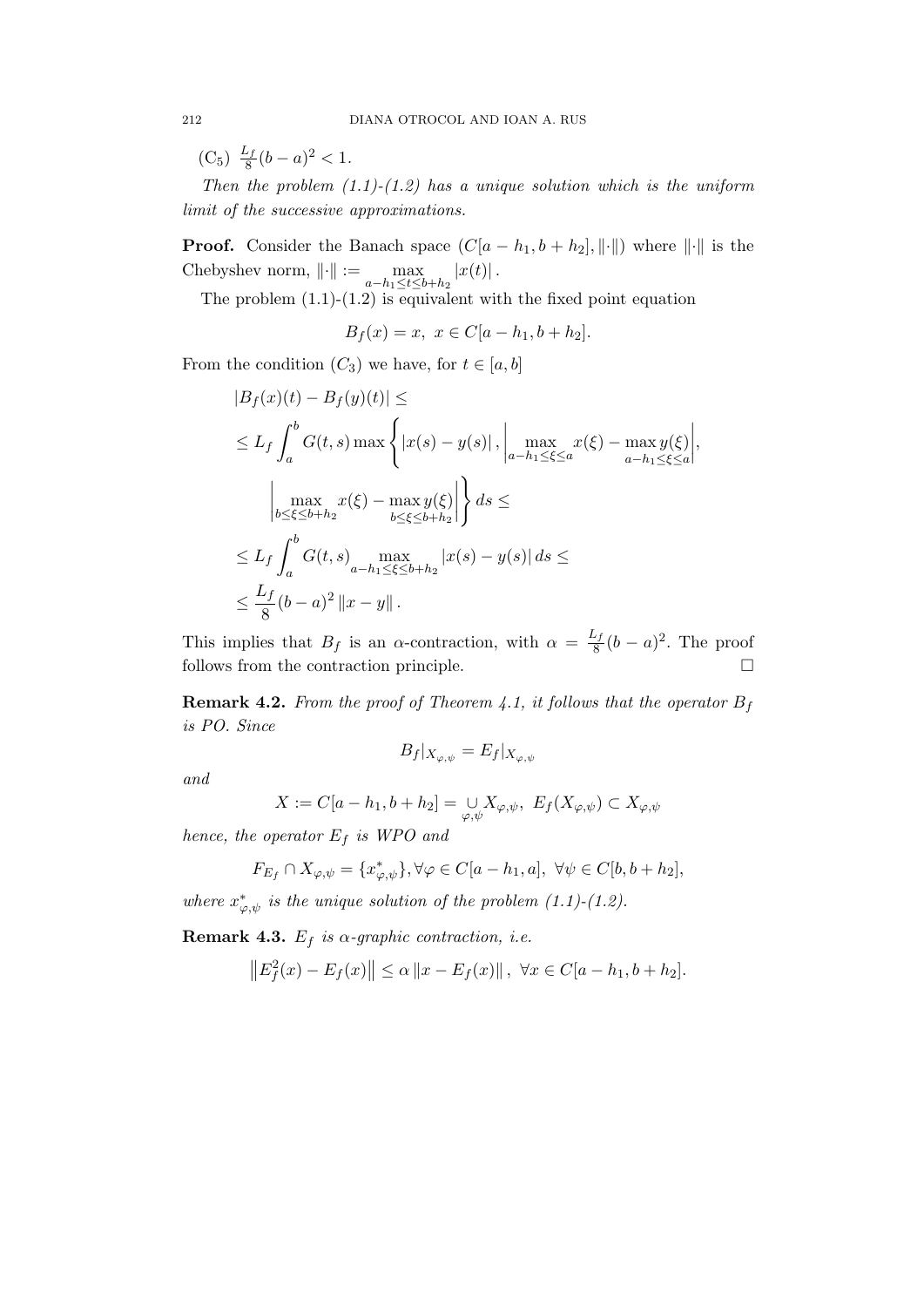## 5. INEQUALITIES OF CAPLYGIN TYPE

In this section we need the following abstract result

**Lemma 5.1.** (see [12]) Let  $(X, d, \leq)$  be an ordered metric space and  $A: X \to$ X an operator. We suppose that:

- $(i)$  A is WPO;
- (ii) A is increasing.

Then, the operator  $A^{\infty}$  is increasing.

Now we consider the operators  $E_f$  and  $B_f$  on the ordered Banach space  $(C[a - h_1, b + h_2], \|\cdot\|, \leq).$ 

We have

Theorem 5.2. We suppose that:

- (a) the conditions  $(C_1) (C_4)$  are satisfied;
- (b)  $\frac{L_f}{8}(b-a)^2 < 1;$
- (c)  $f(t, \cdot, \cdot, \cdot) : \mathbb{R}^3 \to \mathbb{R}$  is increasing,  $\forall t \in [a, b]$ .

Let x be a solution of equation  $(1.1)$  and y a solution of the inequality

$$
-y''(t) \le f(t, y(t), \max_{t-h_1 \le \xi \le t} y(\xi), \max_{t \le \xi \le t+h_2} y(\xi)), \ t \in [a, b].
$$

Then

$$
y(t) \le x(t), \forall t \in [a - h_1, a] \cup [b, b + h_2] \text{ implies that } y \le x.
$$

**Proof.** Let us consider the operator  $\widetilde{w}: C[a-h_1, b+h_2] \to C[a-h_1, b+h_2]$ defined by

$$
\widetilde{w}(z)(t) := \begin{cases}\nz(t), \ t \in [a - h_1, a], \\
w(z|_{[a - h_1, a]}, z|_{[b, b + h_2]})(t), \ t \in [a, b], \\
z(t), \ t \in [b, b + h_2].\n\end{cases}
$$

First of all we remark that

$$
w(y|_{[a-h_1,a]},y|_{[b,b+h_2]}) \leq w(x|_{[a-h_1,a]},x|_{[b,b+h_2]})
$$

and

$$
\widetilde{w}(y) \le \widetilde{w}(x).
$$

In the terms of the operator  $E_f$ , we have

$$
x = E_f(x)
$$
 and  $y \le E_f(y)$ .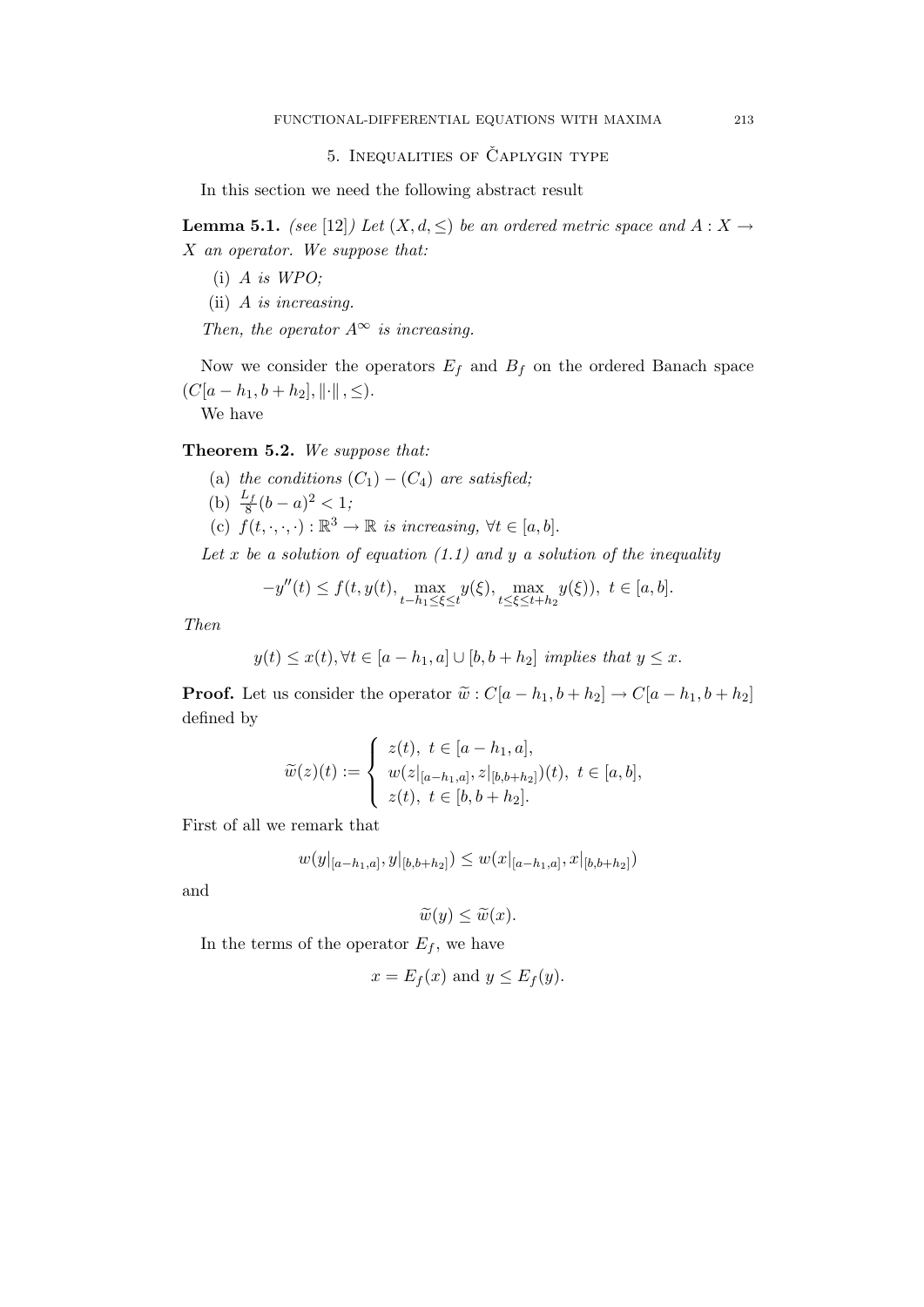On the other hand, from the condition (c) and Lemma 5.1, we have that the operator  $E_f^{\infty}$  is increasing. Hence

$$
y \le E_f(y) \le E_f^2(y) \le \dots \le E_f^{\infty}(y) = E_f^{\infty}(\widetilde{w}(y)) \le E_f^{\infty}(\widetilde{w}(x)) = x.
$$
  
So,  $y \le x$ .

#### 6. Data dependence: monotony

In this section we study the monotony of the solution of the problem (1.1)- (1.2) with respect to  $\varphi$ ,  $\psi$  and f. For this we need the following result from the WPOs theory.

**Lemma 6.1.** (Abstract comparison lemma, [13]) Let  $(X, d, \leq)$  an ordered metric space and  $A, B, C: X \to X$  be such that:

- (i) the operator  $A, B, C$ , are WPOs;
- (ii)  $A \leq B \leq C$ ;
- (iii) the operator  $B$  is increasing.
- Then  $x \le y \le z$  implies that  $A^{\infty}(x) \le B^{\infty}(y) \le C^{\infty}(z)$ .

From this abstract result we have

**Theorem 6.2.** Let  $f_i \in C([a, b] \times \mathbb{R}^3), i = 1, 2, 3$ , be as in Theorem 4.1. We suppose that:

- (i)  $f_1 \le f_2 \le f_3;$
- (ii)  $f_2(t,\cdot,\cdot,\cdot): \mathbb{R}^3 \to \mathbb{R}$  is monotone increasing;

Let  $x_i$  be a solution of the equation

$$
-x_i''(t) = f_i(t, x(t), \max_{t-h_1 \le \xi \le t} x(\xi), \max_{t \le \xi \le t+h_2} x(\xi)), \ t \in [a, b] \ and \ i = 1, 2, 3.
$$

Then,  $x_1(t) \le x_2(t) \le x_3(t)$ ,  $\forall t \in [a-h_1, a] \cup [b, b+h_2]$ , implies that  $x_1 \le$  $x_2 \leq x_3$ , i.e. the unique solution of the problem (1.1)-(1.2) is increasing with respect to f,  $\varphi$  and  $\psi$ .

**Proof.** From Theorem 4.1, the operators  $E_{f_i}$ ,  $i = 1, 2, 3$ , are WPOs. From the condition (ii) the operator  $E_{f_2}$  is monotone increasing. From the condition (i) it follows that

$$
E_{f_1} \le E_{f_2} \le E_{f_3}.
$$

$$
\qquad \qquad \Box
$$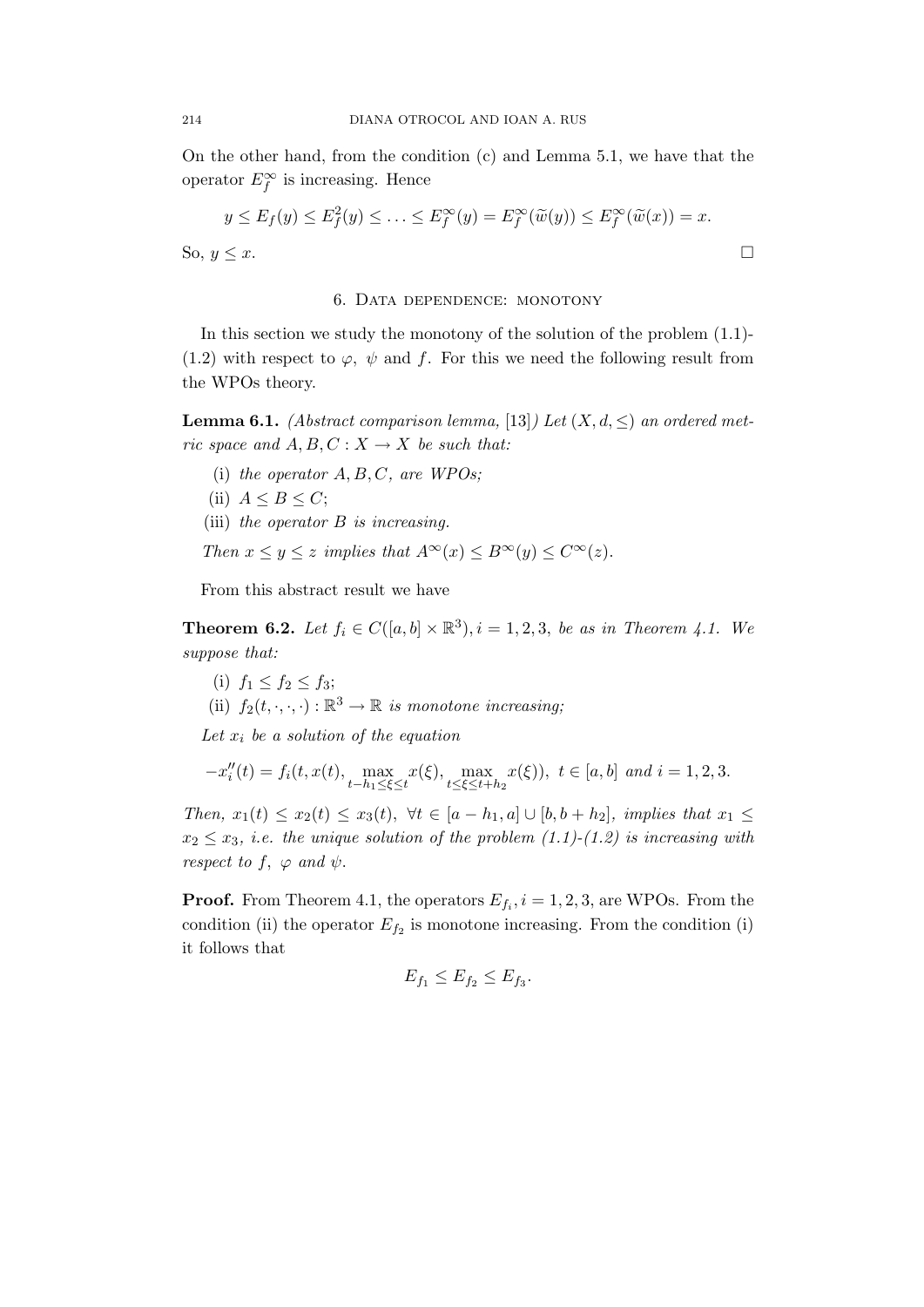On the other hand we remark that

$$
\widetilde{w}(x_1) \le \widetilde{w}(x_2) \le \widetilde{w}(x_3)
$$

and

$$
x_i = E_{f_i}^{\infty}(\widetilde{w}(x_i)), \ i = 1, 2, 3.
$$

So, the proof follows from Lemma 6.1.  $\Box$ 

### 7. Data dependence: continuity

Consider the boundary value problem  $(1.1)-(1.2)$  and suppose the conditions of the Theorem 4.1 are satisfied. Denote by  $x^*(\cdot; \varphi, \psi, f)$ , the solution of this problem.

We need the following well known result (see [12]).

**Theorem 7.1.** Let  $(X, d)$  be a complete metric space and  $A, B: X \rightarrow X$  two operators. We suppose that

- (i) the operator A is a  $\alpha$ -contraction;
- (ii)  $F_B \neq \emptyset$ ;
- (iii) there exists  $\eta > 0$  such that

$$
d(A(x), B(x)) \le \eta, \ \forall x \in X.
$$

Then, if  $F_A = \{x_A^*\}$  and  $x_B^* \in F_B$ , we have

$$
d(x_A^*, x_B^*) \le \frac{\eta}{1-\alpha}.
$$

We state the following result:

**Theorem 7.2.** Let  $\varphi_i, \psi_i, f_i, i = 1, 2$  be as in the Theorem 4.1. Furthermore, we suppose that there exists  $\eta_i > 0, i = 1, 2$  such that

(i)  $|\varphi_1(t) - \varphi_2(t)| \leq \eta_1$ ,  $\forall t \in [a - h_1, a]$  and  $|\psi_1(t) - \psi_2(t)| \leq \eta_1$ ,  $\forall t \in$  $[b, b + h_2]$ ;

(ii)  $|f_1(t, u_1, u_2, u_3) - f_2(t, u_1, u_2, u_3)| \leq \eta_2, \forall t \in C[a, b], u_i \in \mathbb{R}, i = 1, 2, 3.$ Then

$$
||x_1^*(t; \varphi_1, \psi_1, f_1) - x_2^*(t; \varphi_2, \psi_2, f_2)|| \le \frac{8\eta_1 + (b - a)^2 \eta_2}{8 - L_f(b - a)^2},
$$

where  $x_i^*(t; \varphi_i, \psi_i, f_i)$  are the solution of the problem  $(1.1)-(1.2)$  with respect to  $\varphi_i, \psi_i, f_i, i = 1, 2, and L_f = \max(L_{f_1}, L_{f_2}).$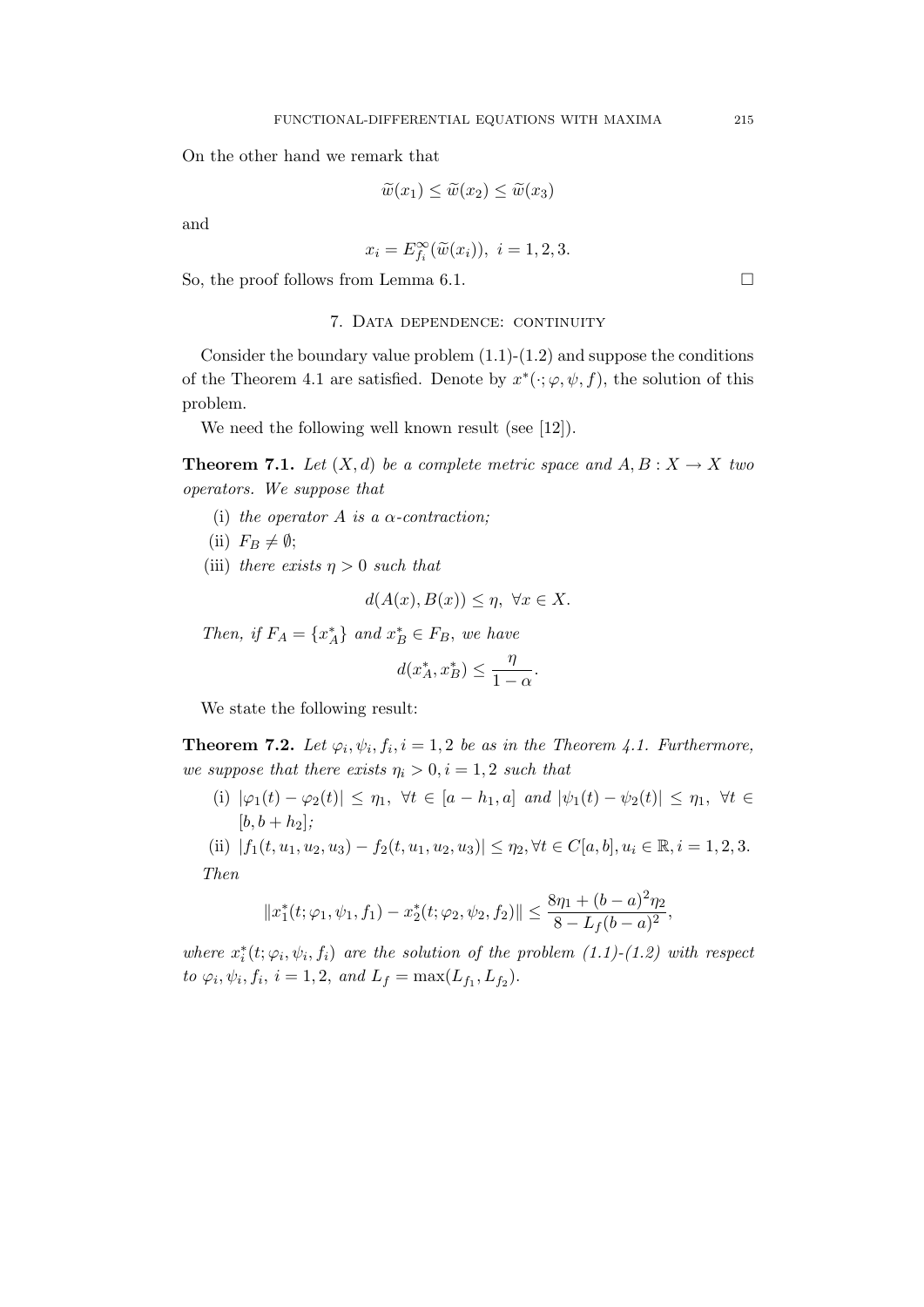**Proof.** Consider the operators  $B_{\varphi_i,\psi_i,f_i}, i = 1,2$ . From Theorem 4.1 these operators are contractions.

Additionally

$$
||B_{\varphi_1,\psi_1,f_1}(x)-B_{\varphi_2,\psi_2,f_2}(x)|| \leq \eta_1+\eta_2\frac{(b-a)^2}{8},
$$

 $\forall x \in C[a-h_1, b+h_2].$ 

Now the proof follows from the Theorem 7.1, with  $A := B_{\varphi_1,\psi_1,f_1}, B =$  $B_{\varphi_2,\psi_2,f_2}, \eta = \eta_1 + \eta_2 \frac{(b-a)^2}{8}$  $\frac{(-a)^2}{8}$  and  $\alpha := \frac{L_f}{8}$  $\frac{L_f}{8}(b-a)^2$  where  $L_f = \max(L_{f_1}, L_{f_2})$ . □ We have

**Theorem 7.3.** ([13]) Let  $(X,d)$  be a metric space and  $A_i: X \to X$ ,  $i = 1,2$ . Suppose that

- (i) the operator  $A_i$  is  $c_i$ -weakly Picard operator,  $i = 1, 2;$
- (ii) there exists  $\eta > 0$  such that

$$
d(A_1(x), A_2(x)) \le \eta, \ \forall x \in X.
$$

Then  $H(F_{A_1}, F_{A_2}) \leq \eta \max(c_1, c_2)$ .

In what follow we shall use the c-WPOs techniques to give some data dependence results using Theorem 7.3.

**Theorem 7.4.** Let  $f_1$  and  $f_2$  be as in the Theorem 4.1. Let  $S_{E_{f_1}}, S_{E_{f_2}}$  be the solution sets of system (1.1) corresponding to  $f_1$  and  $f_2$ . Suppose that there exists  $\eta > 0$ , such that

$$
|f_1(t, u_1, u_2, u_3) - f_2(t, u_1, u_2, u_3)| \le \eta \tag{7.1}
$$

for all  $t \in [a, b], u_i \in \mathbb{R}, i = 1, 2, 3.$ 

Then

$$
H_{\|\cdot\|_C}(S_{E_{f_1}},S_{E_{f_2}}) \leq \frac{(b-a)^2\eta}{8-L_f(b-a)^2},
$$

where  $L_f = \max(L_{f_1}, L_{f_2})$  and  $H_{\|\cdot\|_C}$  denotes the Pompeiu-Hausdorff functional with respect to  $\lVert \cdot \rVert_C$  on  $C[a, b]$ .

**Proof.** In the condition of Theorem 4.1, the operators  $E_{f_1}$  and  $E_{f_2}$  are  $c_1$ -WPO and  $c_2$ -weakly Picard operators.

Let

$$
X_{\varphi,\psi} := \{ x \in X | \ x|_{[a-h_1,a]} = \varphi, \ x|_{[b,b+h_2]} = \psi \}.
$$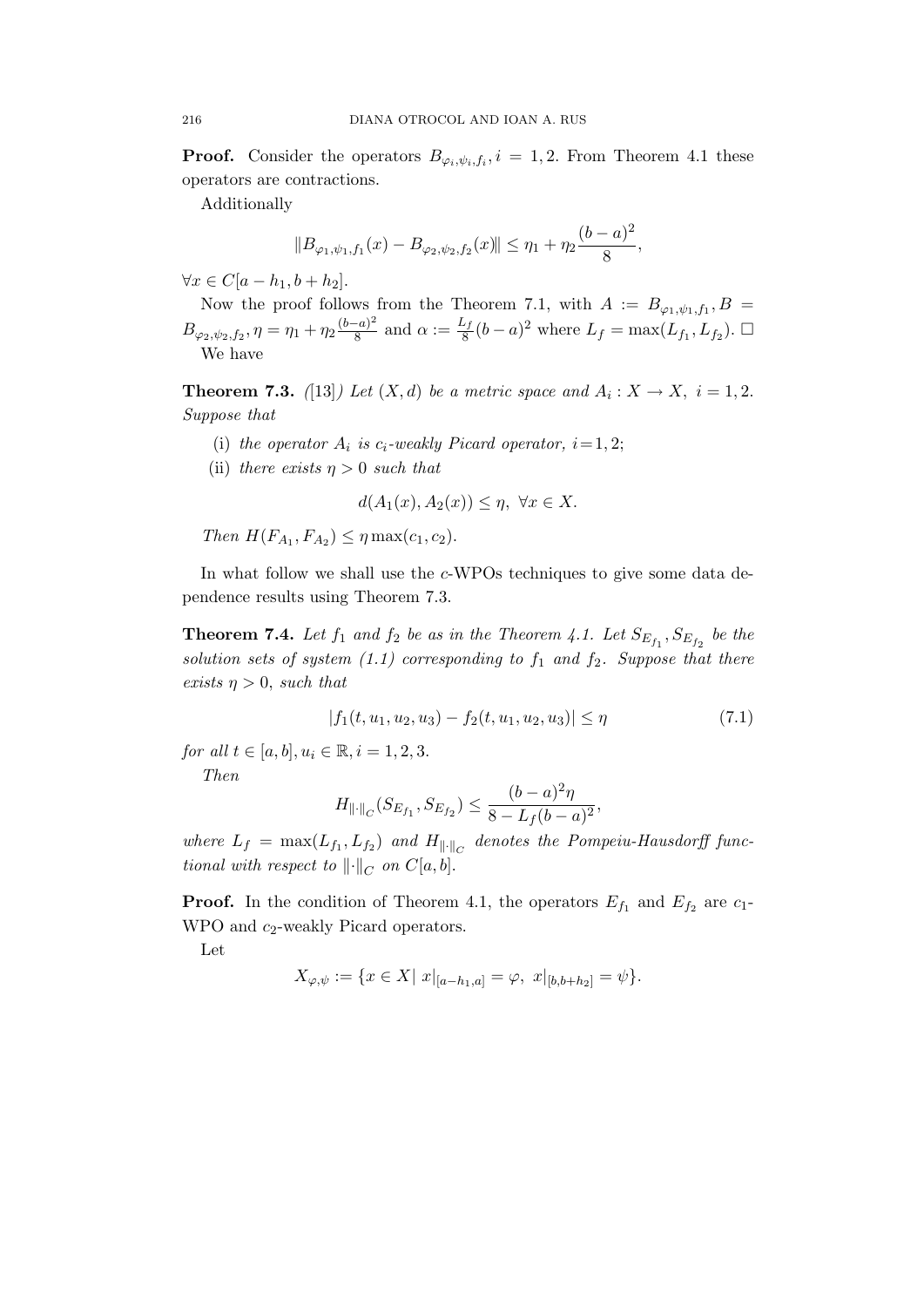It is clear that  $E_{f_1}|_{X_{\varphi,\psi}} = B_{f_1}, E_{f_2}|_{X_{\varphi,\psi}} = B_{f_2}.$  Therefore,

$$
\left|E_{f_1}^2(x) - E_{f_1}(x)\right| \le \frac{1}{8} L_{f_1}(b-a)^2 \left|E_{f_1}(x) - x\right|,
$$
  

$$
\left|E_{f_2}^2(x) - E_{f_2}(x)\right| \le \frac{1}{8} L_{f_2}(b-a)^2 \left|E_{f_2}(x) - x\right|,
$$

for all  $x \in C[a - h_1, b + h_2]$ .

Now, choosing

$$
\alpha_i = \frac{1}{8} L_{f_i} (b - a)^2, i = 1, 2,
$$

we get that  $E_{f_1}$  and  $E_{f_2}$  are  $c_1$ -weakly Picard operators and  $c_2$ -weakly Picard operators with  $c_1 = (1 - \alpha_1)^{-1}$  and  $c_2 = (1 - \alpha_2)^{-1}$ . From (7.1) we obtain that

$$
||E_{f_1}(x) - E_{f_2}(x)||_C \le (b - a)^2 \eta,
$$

 $\forall x \in C[a - h_1, b + h_2]$ . Applying Theorem 7.3 we have that

$$
H_{\|\cdot\|_C}(S_{E_{f_1}}, S_{E_{f_2}}) \leq \frac{(b-a)^2\eta}{8 - L_f(b-a)^2},
$$

where  $L_f = \max(L_{f_1}, L_{f_2})$  and  $H_{\|\cdot\|_C}$  is the Pompeiu-Hausdorff functional with respect to  $\|\cdot\|_C$  on  $C[a-h_1, b+h_2]$ .

## 8. Examples

Let  $p, q, r, q \in C[a, b]$ . We consider the following boundary value problem  $\alpha^{(t)}(t) = n(t)\alpha(t) + \alpha(t)$  $x(t) + x(t)$ x(ξ) +  $g(t)$  +  $c$  [a, b], (8.1)

$$
-x''(t) = p(t)x(t) + q(t) \max_{t-h_1 \le \xi \le t} x(\xi) + r(t) \max_{t \le \xi \le t+h_2} x(\xi) + g(t), \ t \in [a, b], \ (8.1)
$$

with the "boundary" conditions

$$
\begin{cases}\nx(t) = \varphi(t), \ t \in [a - h_1, a], \\
x(t) = \psi(t), \ t \in [b, b + h_2].\n\end{cases}
$$
\n(8.2)

In this case  $f(t, u_1, u_2, u_3) = p(t)u_1 + q(t)u_2 + r(t)u_3 + g(t), t \in [a, b], u_i \in$  $\mathbb{R}, i = 1, 2, 3, \text{ and } L_f = \max_{t \in [a,b]} (|p(t)| + |q(t)| + |r(t)|).$ 

We suppose that:

(C'<sub>1</sub>)  $h_1, h_2, a$  and  $b \in \mathbb{R}, a < b, h_1 > 0, h_2 > 0;$ (C'<sub>2</sub>)  $p, q, r, g \in C[a, b];$  $(C'_3)$   $\varphi \in C[a - h_1, a]$  and  $\psi \in C[b, b + h_2]$ .

From this conditions and the above results we have

Theorem 8.1. We suppose that: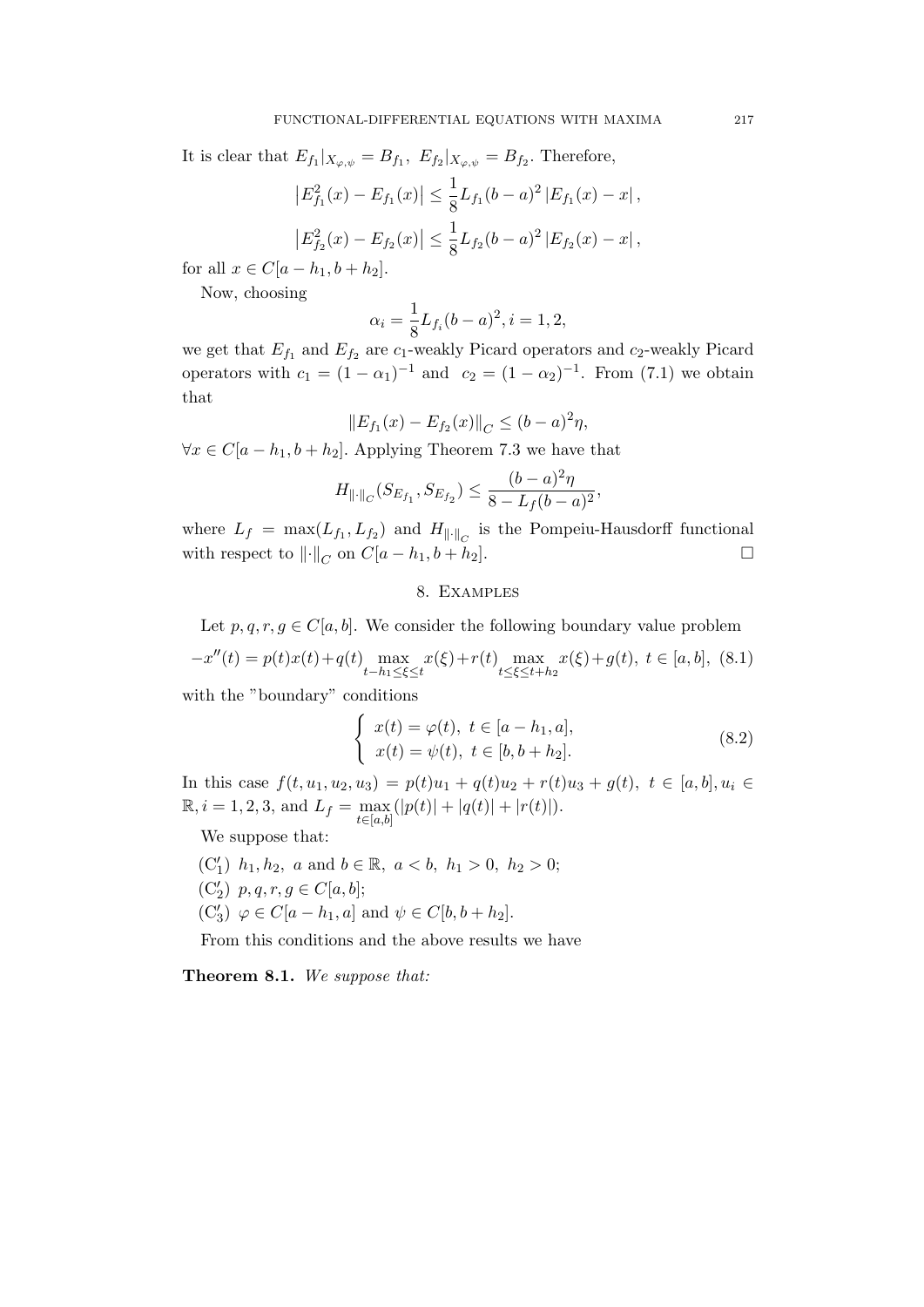(a) the conditions  $(C'_1) - (C'_3)$  are satisfied;  $(C'_4) \frac{L_f}{8}$  $\frac{c_f}{8}(b-a)^2 < 1.$ 

Then the problem  $(8.1)-(8.2)$  has a unique solution which is the uniform limit of the successive approximations.

Theorem 8.2. We suppose that:

- (a) the conditions  $(C'_1) (C'_3)$  are satisfied;
- (b)  $\frac{L_f}{8}(b-a)^2 < 1;$
- (c)  $p \ge 0, q \ge 0, r \ge 0.$

Let x be a solution of equation  $(8.1)$  and y a solution of the inequality

$$
-y''(t) \le p(t)y(t) + q(t) \max_{t-h_1 \le \xi \le t} y(\xi) + r(t) \max_{t \le \xi \le t+h_2} y(\xi) + g(t), \ t \in [a, b].
$$

Then

$$
y(t) \leq x(t), \forall t \in [a - h_1, a] \cup [b, b + h_2]
$$
 implies that  $y \leq x$ .

**Theorem 8.3.** Let  $p_i, q_i, r_i, g_i \in C[a, b], i = 1, 2, 3$ , be as in Theorem 8.1. We suppose that:

- (i)  $p_1 \leq p_2 \leq p_3$ ,  $q_1 \leq q_2 \leq q_3$ ,  $r_1 \leq r_2 \leq r_3$ ,  $g_1 \leq g_2 \leq g_3$ ;
- (ii)  $p \geq 0, q \geq 0, r \geq 0$ .

Let  $x_i$ ,  $i = 1, 2, 3$ , be a solution of the equation

$$
-x''_i(t) = p_i(t)x(t) + q_i(t) \max_{t-h_1 \le \xi \le t} x(\xi) + r_i(t) \max_{t \le \xi \le t+h_2} x(\xi) + g_i(t), \ t \in [a, b].
$$

Then,  $x_1(t) \le x_2(t) \le x_3(t)$ ,  $\forall t \in [a-h_1, a] \cup [b, b+h_2]$ , implies that  $x_1 \le$  $x_2 \leq x_3$ , i.e. the unique solution of the problem  $(8.1)-(8.2)$  is increasing with respect to p, q, r,  $\varphi$  and  $\psi$ .

**Theorem 8.4.** Let  $\varphi_i, \psi_i, p_i, q_i, r_i, g_i, i = 1, 2$  be as in the Theorem 8.1. Furthermore, we suppose that there exists  $\eta_i > 0, i = 1, 2$ , such that

(i)  $|\varphi_1(t) - \varphi_2(t)| \leq \eta_1$ ,  $\forall t \in [a - h_1, a]$  and  $|\psi_1(t) - \psi_2(t)| \leq \eta_1$ ,  $\forall t \in$  $[b, b + h_2];$ 

(ii)  $|f_1(t, u_1, u_2, u_3) - f_2(t, u_1, u_2, u_3)| \leq \eta_2, \forall t \in C[a, b], u_i \in \mathbb{R}, i = 1, 2, 3.$ Then

$$
||x_1^*(t;\varphi_1,\psi_1,f_1)-x_2^*(t;\varphi_2,\psi_2,f_2)||\leq \frac{8\eta_1+(b-a)^2\eta_2}{8-L_f(b-a)^2},
$$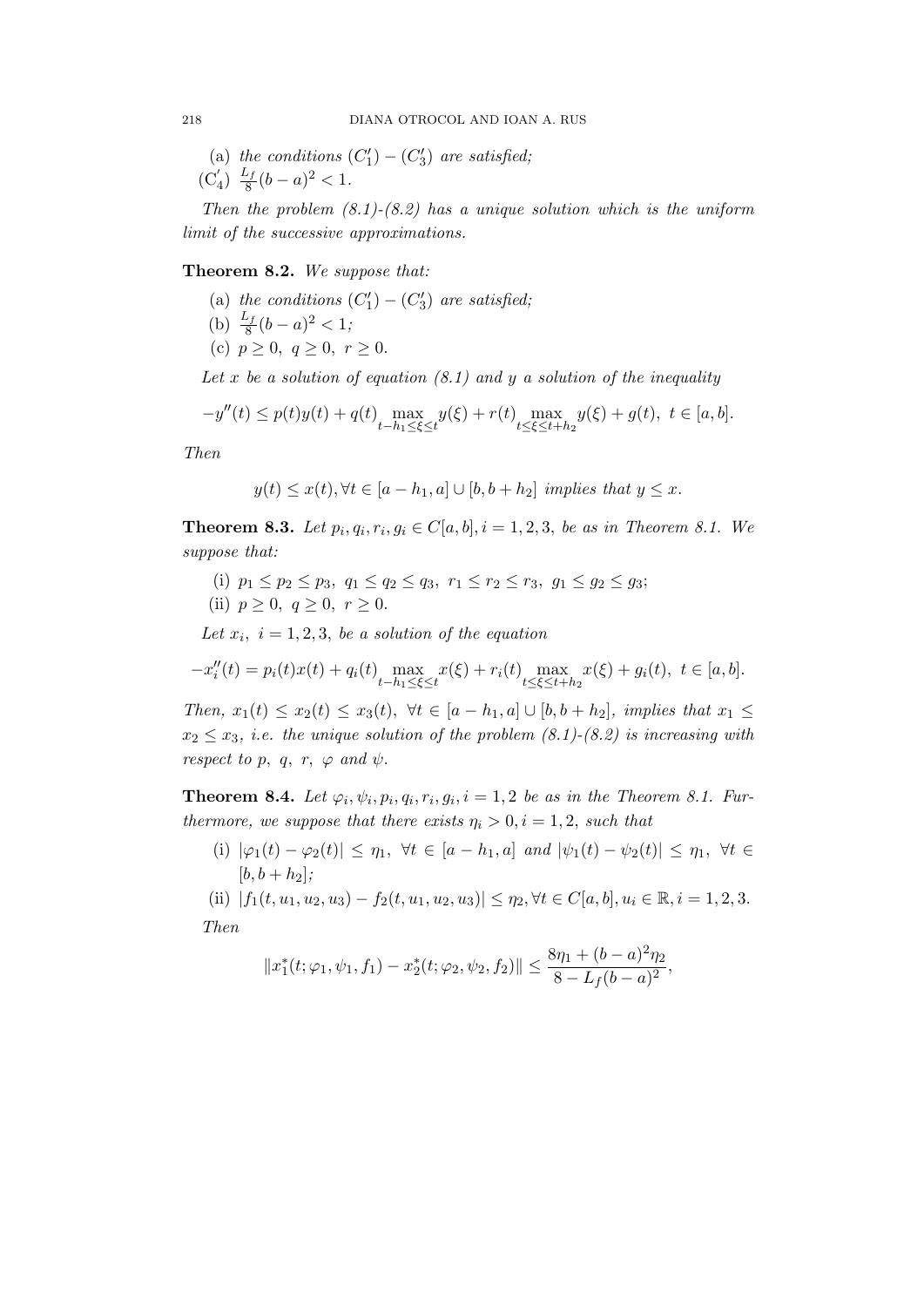where  $x_i^*(t; \varphi_i, \psi_i, f_i)$  are the solution of the problem  $(8.1)-(8.2)$  with respect to  $\varphi_i, \psi_i, f_i, i = 1, 2, and p(t) = \max p_i(t), q(t) = \max q_i(t), r(t) =$ max  $r_i(t)$ ,  $q(t) = \max q_i(t)$ ,  $i = 1, 2$ .

**Theorem 8.5.** Let  $f_1$  and  $f_2$  be as in the Theorem 8.1. Let  $S_{E_{f_1}}, S_{E_{f_2}}$  be the solution sets of system  $(8.1)$  corresponding to  $f_1$  and  $f_2$ . Suppose that there exists  $\eta > 0$ , such that

$$
|f_1(t, u_1, u_2, u_3) - f_2(t, u_1, u_2, u_3)| \le \eta \tag{8.3}
$$

for all  $t \in [a, b], u_i \in \mathbb{R}, i = 1, 2, 3.$ 

Then

$$
H_{\|\cdot\|_C}(S_{E_{f_1}},S_{E_{f_2}})\leq \frac{(b-a)^2\eta}{8-L_f(b-a)^2},
$$

where  $p(t) = \max p_i(t)$ ,  $q(t) = \max q_i(t)$ ,  $r(t) = \max r_i(t)$ ,  $g(t) =$  $\max g_i(t)$ ,  $i = 1, 2$  and  $H_{\|\cdot\|_C}$  denotes the Pompeiu-Hausdorff functional with respect to  $\left\| \cdot \right\|_C$  on  $C[a, b]$ .

#### **REFERENCES**

- [1] N.V. Azbelev (ed.), Functional-Differential Equations, Perm. Politekh. Inst. Perm, 1985 (in Russian).
- [2] D. Bainov, D. Mishev, Oscillation Theory of Operator-Differential Equations, World Scientific, Singapore, 1995.
- [3] D.D. Bainov, V. A. Petrov, V.S. Proyteheva, Existence and asymptotic behavior of nonoscillatory solutions of second order neutral differential equations with "maxima", J. Comput. Appl. Math., 83(1997), no. 2, 237-249.
- [4] L. Georgiev, V.G. Angelov, On the existence and uniqueness of solutions for maximum equations, Glas. Mat., 37(2002), 275-281.
- [5] J. Hale, Theory of Functional Differential Equations, Springer, 1977.
- [6] T. Jankovskyi, System of differential equations with maxima, Dopov, Akad. Nauk. Ukr., 8(1997), 57-60.
- [7] V. Kolmanovskii, A. Myshkis, Applied Theory of Functional Differential Equations, Kluwer Acad. Publ., Dordrecht, 1992.
- [8] E. Liz, Monotone iterative technique in ordered Banach spaces, Nonlinear Analysis, 30(1997), 5179-5190.
- [9] A.R. Magomedov, Existence and uniqueness theorems for solutions of differential equations with maxima containing a functional parameter, Arch. Math., Brne,  $28(1992)$ , 139-154 (in Russian).
- [10] I.A. Rus, Picard operators and applications, Scientiae Mathematicae Japonicae, 58(2003), 191-219.